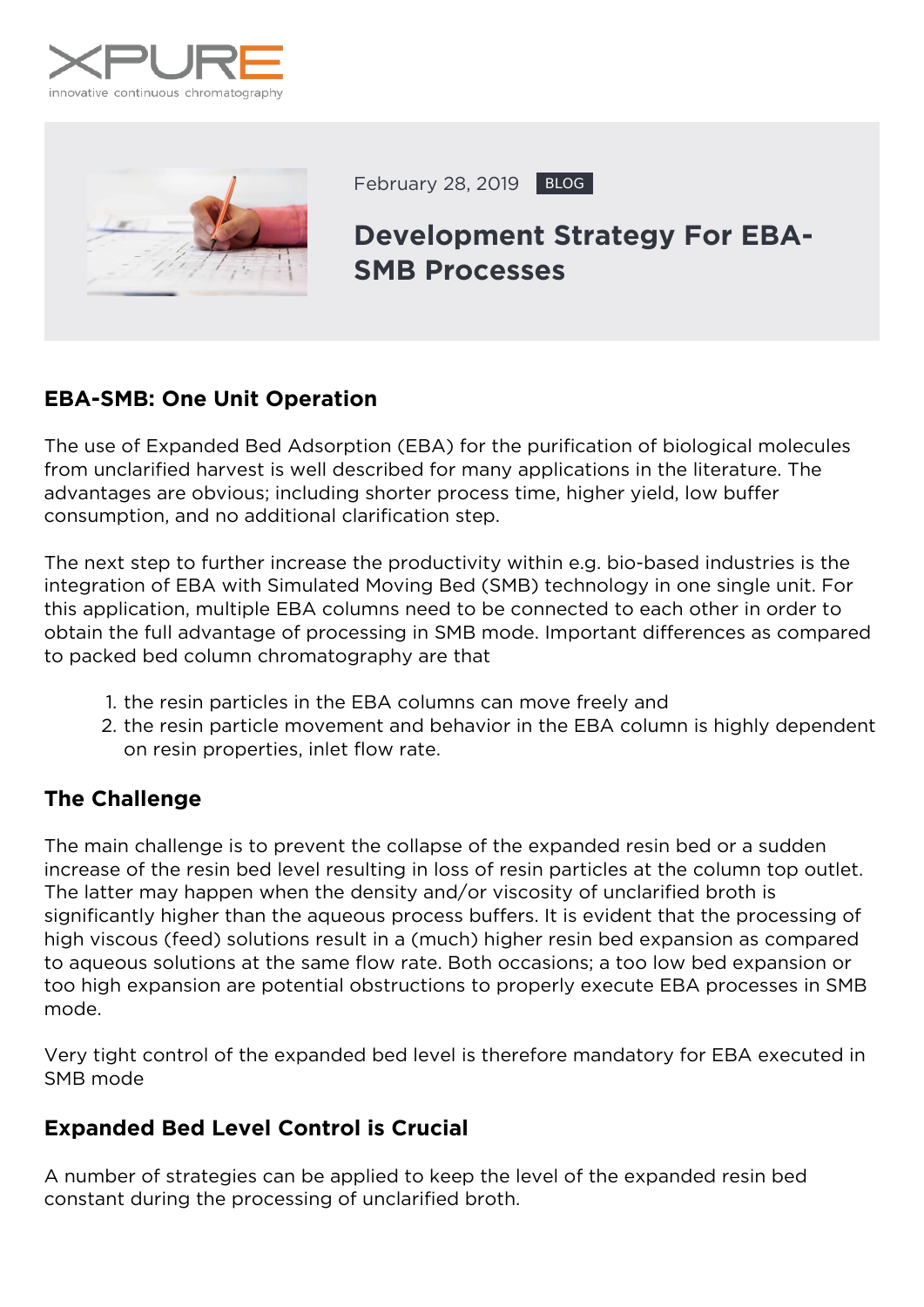- Full automatic feedback on the feed flow rate using a target expanded bed level.
- Automation using a) expected flow rates for the individual steps in the process combined with b) target expanded bed level.
- In the case of well-defined process characteristics regarding target expansion and expected flow rates, no or only limited feedback on the feed flow rate may be applied

The third option requires profound process knowledge. The behavior of the resin bed expansion as a result of a change in flow rates and consecutively applied different feed streams and buffers need to be known in order to develop a proper strategy for controlling the EBA process. Furthermore, it should be taken into consideration that time and volume required to achieve both the required expansion and an effective process step may constrain each other.

#### **Development of EBA-SMB Process**

Using well-characterized feed streams, it is worthwhile to anticipate the expected changes of expansion brought about by the consecutive processing of unclarified broth and different process buffers. Three parameters are relevant a) required volume per step, b) flow rate, and c) viscosity/density.

(a) Make an assessment of the number of settled resin bed volumes (BV) needed for the execution of the EBA process. This can be done based on a regular packed bed chromatography process. It must be recognized that the displacement of particulate containing material does take more rinse volume in EBA mode.

(b) Establish the flow/expansion behavior of the unclarified broth and all process buffers. This will give a reliable indication of the flow rates that need to be obtained for each process step.

(c) Establish the behavior of the expanded bed during the transitions between unclarified broth and process liquids.

Crucial is to know how the expanded bed responds to the change to a feed stream with a higher viscosity (for instance unclarified broth). Loss of resin from the column top may occur if the flow rates remain too high. This is particularly relevant in case the EBA process runs in SMB mode. In a worst-case scenario, the resin particles may block valves and tubing and damage the system.

Below, an example is given how the expanded bed level can be kept in a narrow range during the transition from an aqueous solution to a high viscosity solution just by changing flow rates in a smart manner.

## **Easy Control of Expansion Feasible?**

Polyvinyl alcohol (PVA) is used as a model compound to mimic a high viscosity feed stream (i.e. "unclarified broth").

First, the flow rates have been determined to obtain the target expansion of 1.85-fold for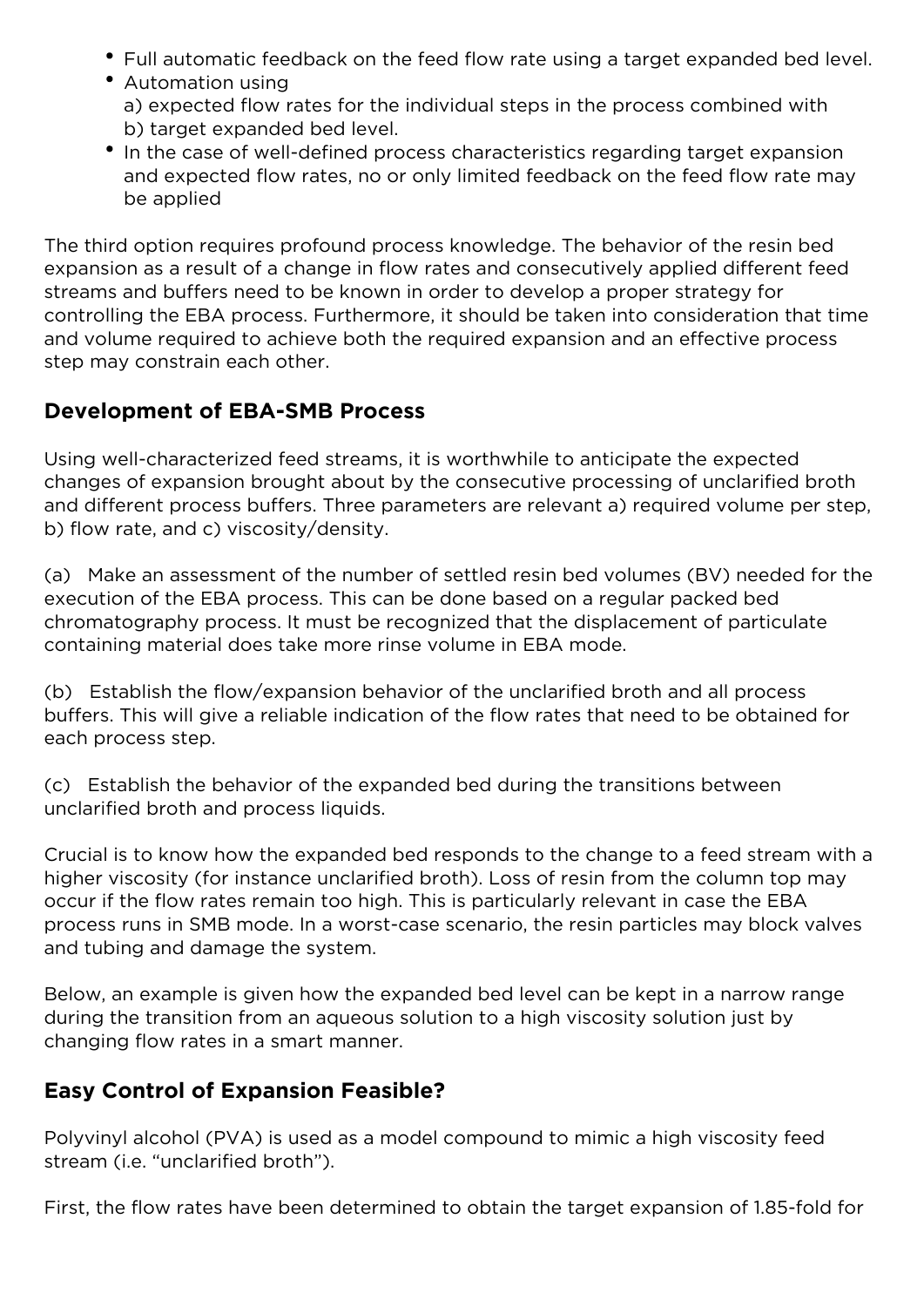water and the viscous PVA solution (i.e. 610 and 344 cm/h, respectively). Thereafter, it has been investigated how the expanded bed responds to the transition from water to the PVA solution. Figure 1 shows what will happen when the flow rate is directly switched from 610 cm/h to 344 cm/h upon changing to PVA: a sudden sharp decrease of the expansion is observed within 0.5 BV. Not earlier than after 3 BV the expanded bed reaches the target 1.85-fold expansion. This is an undesirable situation. An unstable bed may result in suboptimal flow distribution and mixing of the supernatant.



## **TRANSITION OF WATER TO PVA (ONE-STEP)**

*Figure 1. Impact of a 1-step decrease of flow rate on the resin bed expansion in case the flow rate is changed directly upon switching to the PVA solution ("unclarified broth").*

This is prevented by initially **doing nothing** i.e. just keep the flow rate unchanged upon the switch to PVA. As shown in Figure 2 there is a substantial delay of the bed expansion to respond to the PVA solution. By keeping the flow rate unchanged for 0.5 BV the collapse of the expanded resin bed has been prevented. Interestingly, the first change in flow rate (i.e. 400 cm/h), followed by a second change to the final flow rate of 344 cm/h during the transition has a major effect on the resin bed expansion: undesirable changes in the resin bed expansion have been prevented.